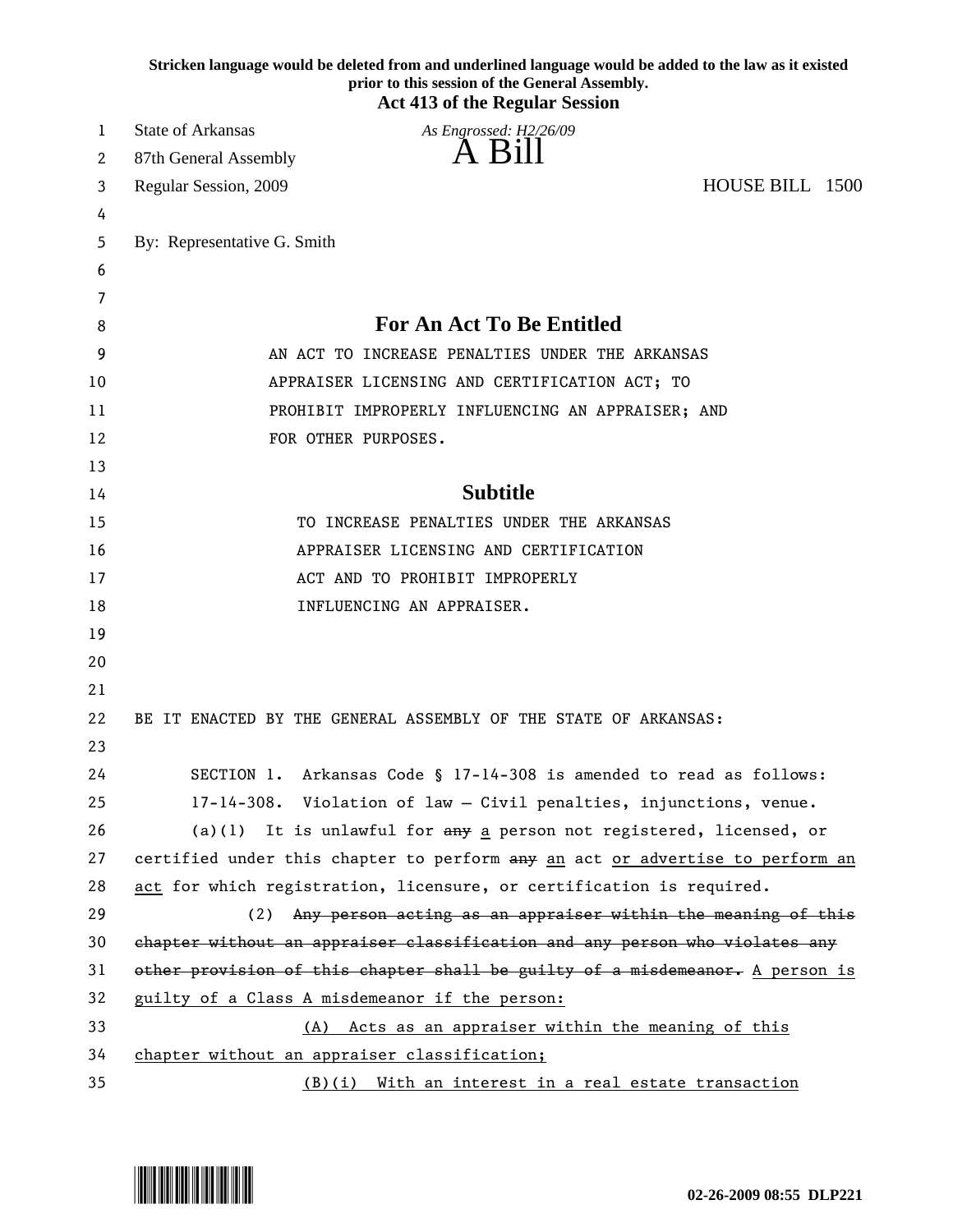**As Engrossed: H2/26/09 HB1500** 

| $\mathbf{1}$ | involving an appraisal, improperly influences or attempts to improperly       |
|--------------|-------------------------------------------------------------------------------|
| 2            | influence the development, reporting, result, or review of a real estate      |
| 3            | appraisal through intimidation, coercion, extortion, bribery, blackmail,      |
| 4            | threat of nonpayment or withholding payment for services, or threat of        |
| 5            | exclusion from future appraisal work.                                         |
| 6            | Subdivision $(a)(2)(B)(i)$ of this section does<br>(ii)                       |
| 7            | not prohibit a person from:                                                   |
| 8            | Requesting an appraiser to:<br>(a)                                            |
| 9            | Consider additional information<br>(1)                                        |
| 10           | concerning the real estate appraisal;                                         |
| 11           | (2)<br>Provide further detail,                                                |
| 12           | substantiation, or explanation for the appraiser's value conclusion; or       |
| 13           | (3) Correct errors in the appraisal                                           |
| 14           | report; or                                                                    |
| 15           | Withholding payment for an appraisal based<br>(b)                             |
| 16           | upon a bona fide dispute concerning the appraiser's compliance with the       |
| 17           | appraisal standards adopted by the Arkansas Appraiser Licensing and           |
| 18           | Certification Board under this chapter.                                       |
| 19           | (iii) A violation of this subdivision (a)(2)(B) is a                          |
| 20           | ground for discipline against a person holding a license, certificate, or     |
| 21           | registration under this chapter; or                                           |
| 22           | Violates any other provision of this chapter.<br>(C)                          |
| 23           | (b)(1) Upon application by the Arkansas Appraiser Licensing and               |
| 24           | Gertification Board board, a court may grant an injunction, restraining       |
| 25           | order, or other order as may be appropriate to enjoin a person from:          |
| 26           | Offering to engage or engaging in the performance of<br>(A)                   |
| 27           | any acts or practices for which a registration, certificate, or license is    |
| 28           | required by the Arkansas Appraiser Licensing and Certification Act, § 17-14-  |
| 29           | 101 et seq., upon a showing that the acts or practices were performed or      |
| 30           | offered to be performed without a registration, license, or certificate; or   |
| 31           | Engaging in any practice or business authorized by a<br>(B)                   |
| 32           | certificate, license, or registration issued pursuant to under the Arkansas   |
| 33           | Appraiser Licensing and Certification Act, § 17-14-101 et seq., upon a        |
| 34           | showing that the holder of the certificate, license, or registration presents |
| 35           | a substantial probability of serious danger to the health, safety, or welfare |
| 36           | of any resident of this state or client of the certificate holder or          |